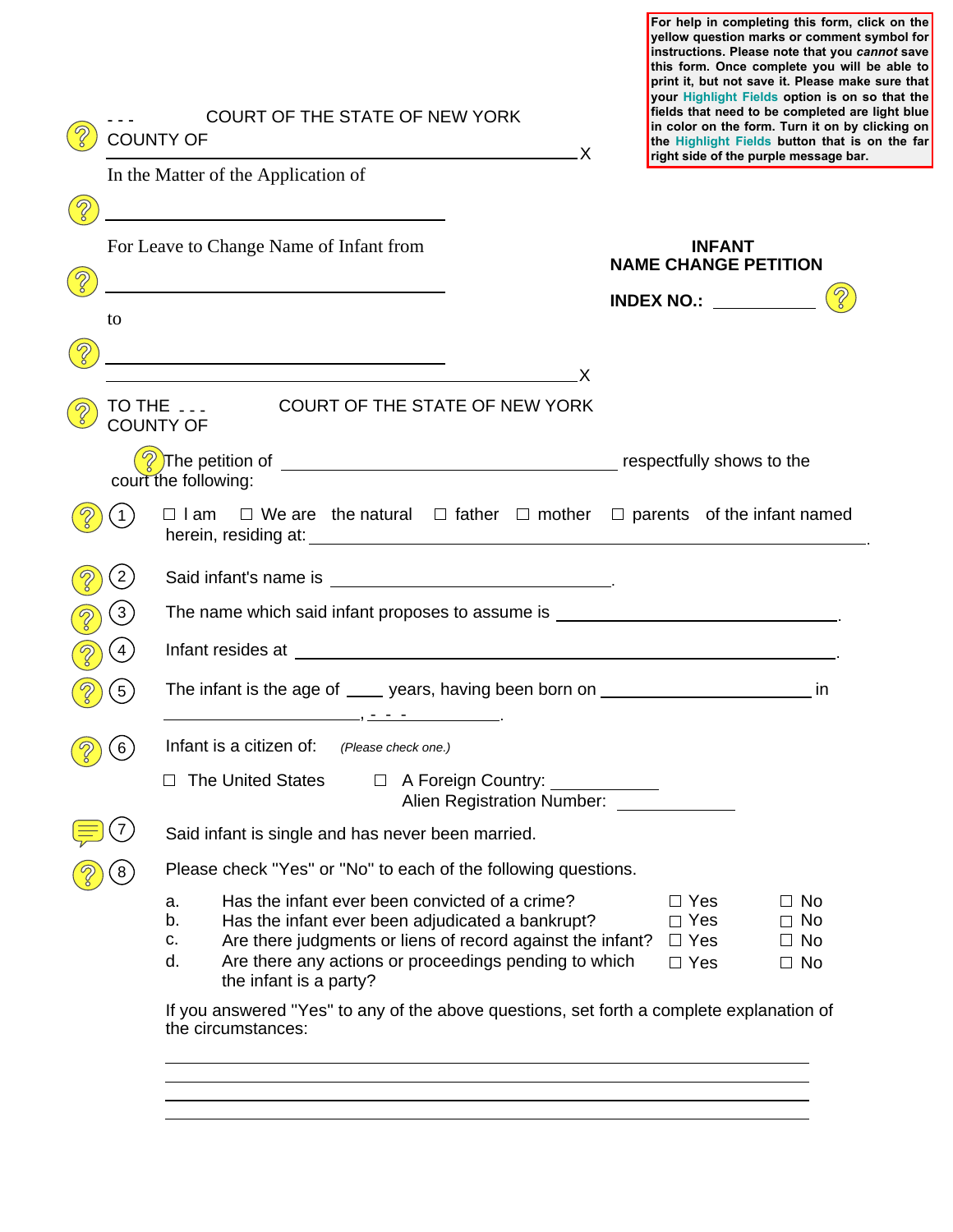| 9      | The reasons for this petition are as follows:                                                                                                                               |  |  |
|--------|-----------------------------------------------------------------------------------------------------------------------------------------------------------------------------|--|--|
|        |                                                                                                                                                                             |  |  |
|        |                                                                                                                                                                             |  |  |
|        | No previous petition has been made for this relief.                                                                                                                         |  |  |
|        | <b>WHEREFORE, petitioner(s) respectfully asks for an order permitting said infant to</b><br>assume the name of<br><u> 1989 - Johann Barbara, martxa a shekara 1989 - An</u> |  |  |
| Dated: | , 20<br>, New York                                                                                                                                                          |  |  |
|        | Signature                                                                                                                                                                   |  |  |
|        | Print name                                                                                                                                                                  |  |  |
|        | Signature                                                                                                                                                                   |  |  |
|        | Print name                                                                                                                                                                  |  |  |